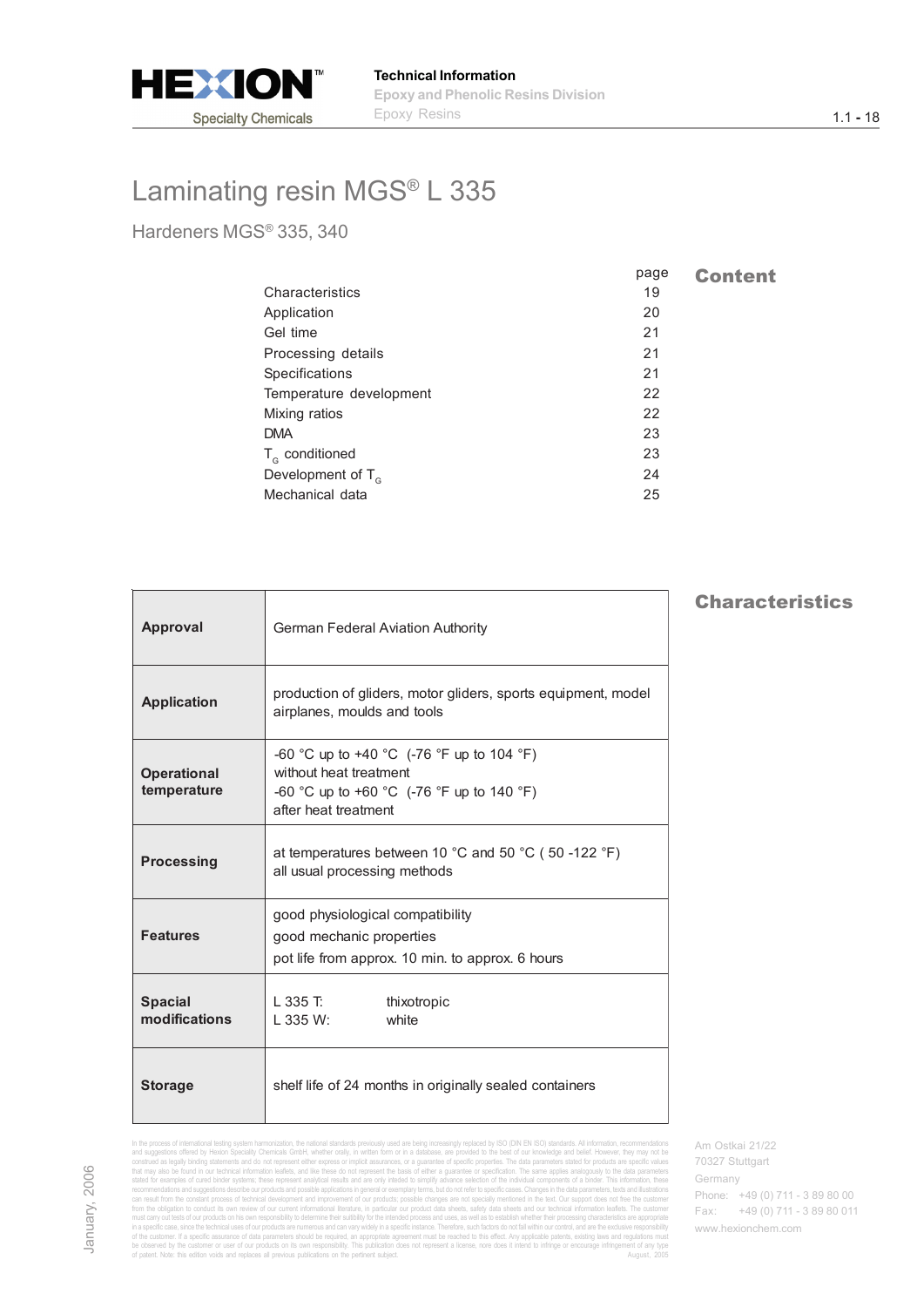<span id="page-1-0"></span>

1.1 **-** 19

Laminating resin system approved by the German Federal Aviation Authority with **Application** different pot lives for processing of glass, carbon and aramide fibres, featuring high static and dynamic loadability.

After heat treatment at 50-55 °C (122-131°F), the system meets the standards for gliders and motor gliders (operational temperatures -60  $^{\circ}$ C (-76  $^{\circ}$ F) to +54  $^{\circ}$ C (130 $^{\circ}$ F). Heat treatment at higher temperatures is possible and will reduce the necessary heat treatment period; however, a considerable rise of the glass transition temperature will not be obtained.

The range of pot lives is between approx. 10 min and 6-7 h. The hardeners have the same mixing ratio and can be mixed among themselves in any ratio. This permits a selection of the optimum system for all processing methods. After initial curing at room temperature, the components manufactured are workable and demouldable. You will receive high-gloss and non-tacky surfaces, even with unfavourable initial curing conditions, e. g. lower temperatures or high humidities.

The mixing viscosity guarantees fast and complete impregnation of the reinforcement fibres; however, the resin will not spill out of the fabrics on vertical surfaces. In order to obtain special properties, it is also possible to add fillers to the mixture of resin/hardener, such as Aerosil, microballoons, cotton flakes, metal powder, etc.

If high heat resistance or aircraft approval are not necessary, the system can also be used without heat treatment. However, the indicated properties will only be obtained after heat treatment at temperatures over 50 °C (122 °F).

No problems are to be expected if L 335 is being processed in combination with suitable gelcoats or topcoats (UP, PU, ...). However, comprehensive tests are indispensable.

Due to its special formulation, crystallisation of resin or hardener ist unlikely, even when stored at cold temperatures. Yet optimum storage conditions are at 15-30 °C (60-85 °F) and low humidity. After dispensing material, the containers must again be closed carefully, to avoid contamination or absorption of water. All amine hardeners show a chemial reaction when exposed to air, known as "blushing". This reaction is visible as white carbamide crystals, which could make the materials unusable.

Crystallization, even though unlikely to occur, would be visible as a clouding or solidification of the contents of the container. If crystallisation of either component should be observed, it can removed by warming up. Slow warming up to approx. 50 °C-60°C (122 °F-140 °F) in a water bath or oven and stirring or shaking will clarify the contents of the container without any loss of quality. Use only completely transparent products. Before warming up, open containers slightly to permit equalization of pressure. Caution during warm-up! Do not warm up over an open flame! While stirring up use safety equipment (gloves, eyeglasses, respirator).

The relevant industrial safety regulations for the handling of epoxy resins and hardeners and our instructions for safe processing are to be observed

In the process of international testing system harmonization, the national standards previously used are being increasingly replaced by ISO (DIN ENISO) standards. All information creditional standards and point of the proc the obligation to conduct its own review of our current informational literature, in particular our product data sheets, safety data sheets and our technical information leaflets. The must cany out tests of our products on his own responsibility to determine their suidibility for the intended process and uses, as well as to establish whether their processing characteristics are appropriate<br>in a specific of the customer. If a specific assurance of data parameters should be nequired, an appropriate parameters in st<br>be observed by the customer or user of current parameters are not present a license, none does it intend to in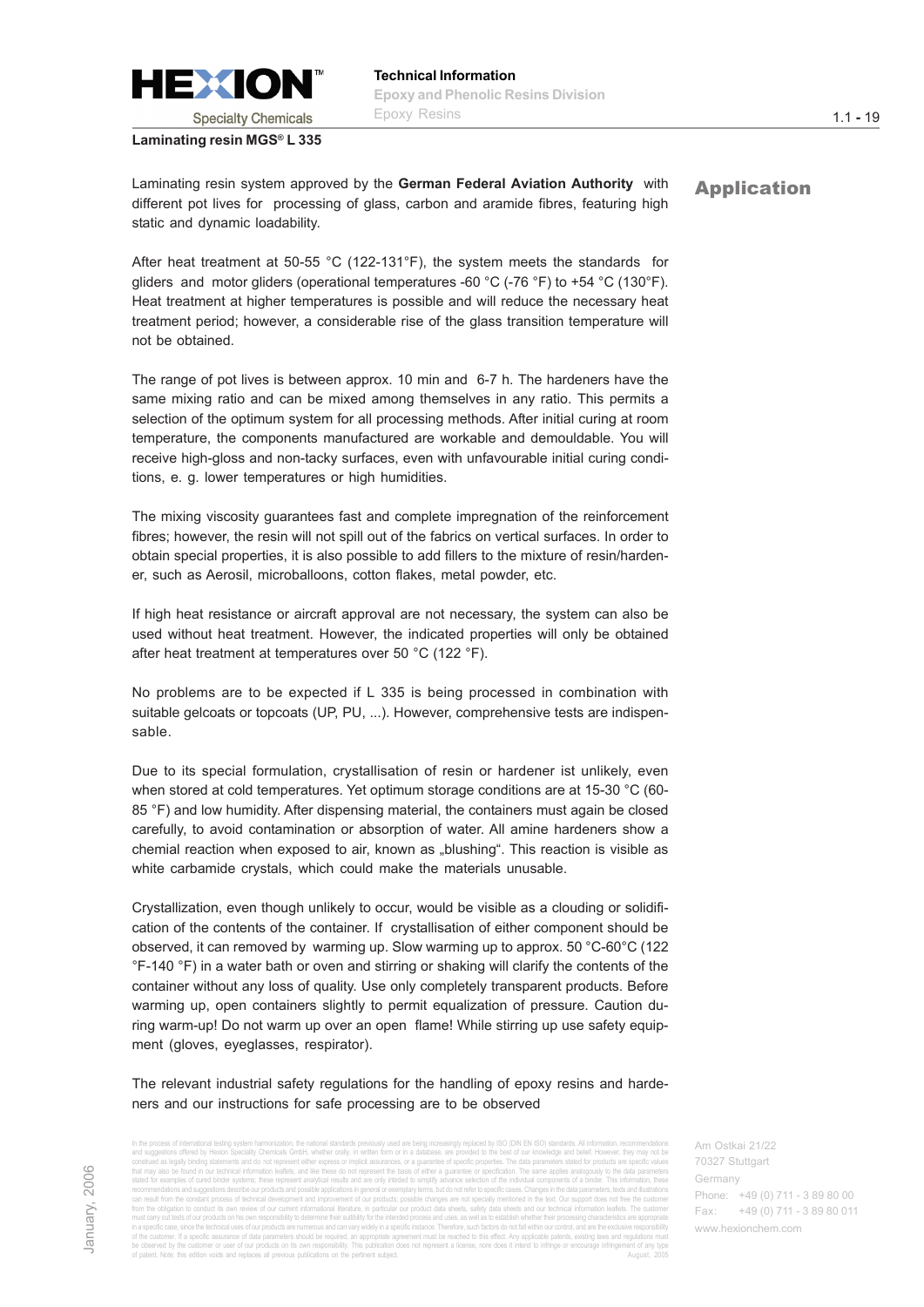<span id="page-2-0"></span>

|                            |                                             | Laminating resin L 335 |
|----------------------------|---------------------------------------------|------------------------|
| <b>Density</b>             | $\left[\frac{\text{g}}{\text{cm}^3}\right]$ | $1,14 - 1,18$          |
| <b>Viscosity</b>           | [mPas]                                      | $2.300 - 2.900$        |
| Epoxy-<br>equivalent       | [g/equivalent]                              | 170 - 189              |
| Epoxy-<br>value            | <b>[equivalent</b><br>$/100g$ ]             | $0.53 - 0.59$          |
| <b>Refractory</b><br>index |                                             | 1.5620 - 1.5640        |

|                            |                                             | Hardener 335    | Hardener 340    |
|----------------------------|---------------------------------------------|-----------------|-----------------|
| <b>Density</b>             | $\left[\frac{\text{g}}{\text{cm}^3}\right]$ | $1,01 - 1,07$   | $0.93 - 0.98$   |
| <b>Viscosity</b>           | [mPas]                                      | $100 - 250$     | $10 - 60$       |
| <b>Amine</b><br>value      | [mg KOH/g]                                  | $360 - 450$     | $350 - 450$     |
| <b>Refractory</b><br>index |                                             | 1,5429 - 1,5440 | 1,4570 - 1,4600 |

#### **Measuring conditions:**

measured at 25 °C / 77 °F

|                              | Laminating resin L 335 | Hardeners 335-340 |
|------------------------------|------------------------|-------------------|
| Average EP -<br><b>Value</b> | 0.56                   | -                 |
| Average amine<br>equivalent  |                        | 68                |

### **Processing details**

|                                         | L 335 + Hardener<br>335 | $L$ 335 + Hardener<br>335:340 (1:1) | $L$ 335 + Hardener<br>340 |
|-----------------------------------------|-------------------------|-------------------------------------|---------------------------|
| 68 - 77 $\textdegree F$<br>$20 - 25 °C$ | app. 2-3hours           | app. 3-4 hours                      | app. 8-9 hours            |
| 104 - 113 °F<br>40 - 45 $^{\circ}$ C    | app. 45-60 min          | app. 60-90 min                      | app. 80-120 min           |

#### Film thickness: 1 mm at different temperatures

In the process of international testing system harmonization, the national standards previously used are being species of the products of the material energy international standards previously international standards provi

### **Gel time**

Am Ostkai 21/22 70327 Stuttgart Germany Phone: +49 (0) 711 - 3 89 80 00 Fax: +49 (0) 711 - 3 89 80 011 www.hexionchem.com

**Specifications**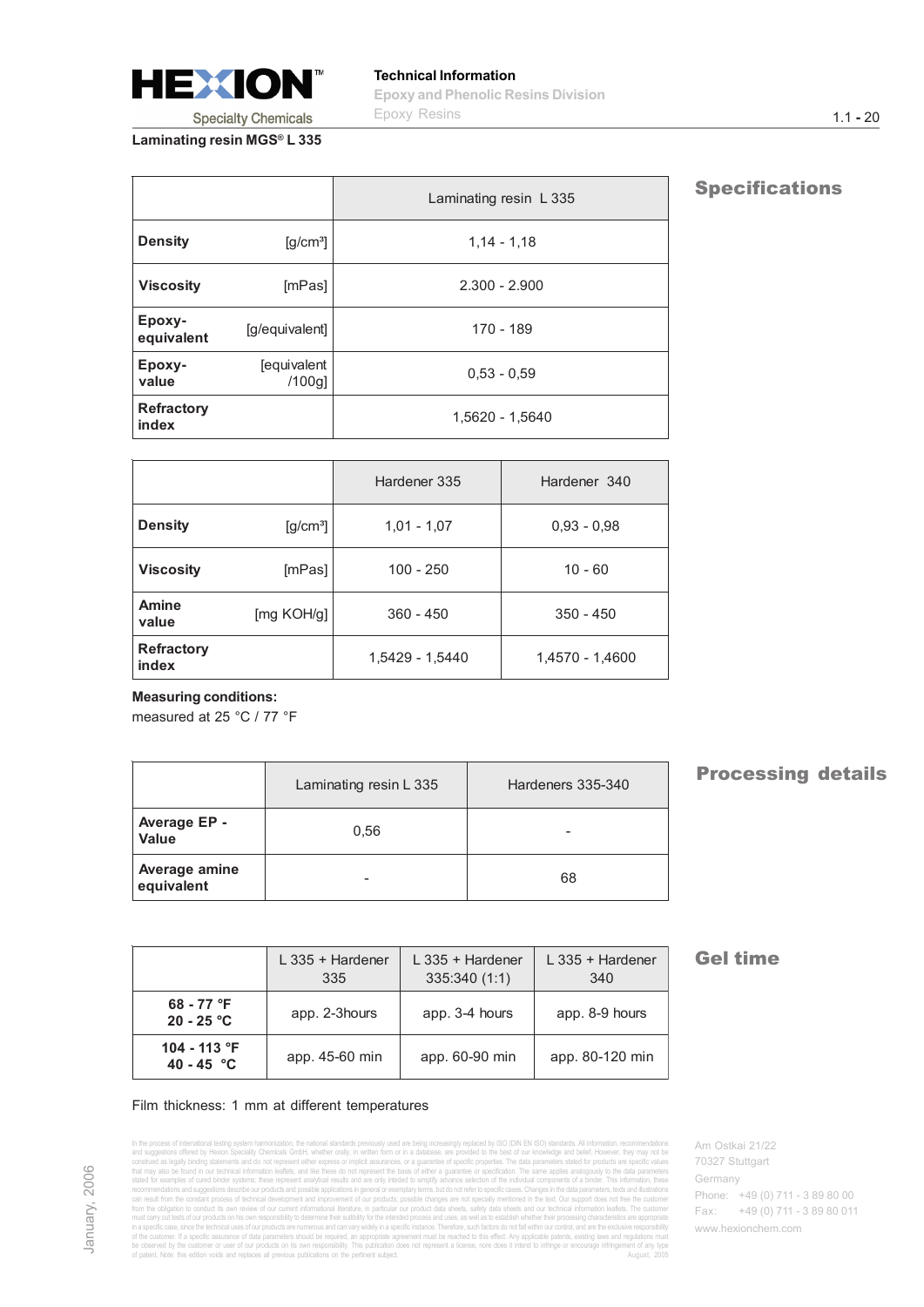<span id="page-3-0"></span>

|                                 | Composition                     | Processing time        | Mixture ratio<br>$+/-2$ parts |                 | Minimal curing<br>time at room |
|---------------------------------|---------------------------------|------------------------|-------------------------------|-----------------|--------------------------------|
| Hardener 335<br>Parts by weight | Hardener 340<br>Parts by weight | 100 g/20 °C<br>(68 °F) | Parts by weight               | Parts by volume | temperature until<br>workable  |
| 100                             | 0                               | 10-15 min              | 100:38                        | 100:45          | app. 8-10 h                    |
| 50                              | 50                              | 60-90 min              | 100:38                        | 100:45          | app. 16-20 h                   |
| 20                              | 80                              | app. 4h                | 100:38                        | 100:45          | app. 24-30 h                   |
| 0                               | 100                             | app. $6 h (*)$         | 100:38                        | 100:45          | app. 2-3<br>days               |

**Mixing ratios** 

\*) Gel point not clearly defined. Time to reach 5.000 mPas.

The mixing ratio stated must be observed carefully. Adding more or less hardener will not result in a faster or slower cure, but in incomplete curing with limited performance, that can not be corrected in any way.

Resin and hardener must be mixed carefully. Mix until no clouding is visible in the mixing container. Special attention must be paid to the walls and bottom of the mixing container.



The optimum processing temperature is in the range between 20 °C (68 °F) and 40°C (104 °F). Higher processing temperatures are possible, but will shorten pot life. An increase in temperature of 10 °C (50 °F) will halve the pot life. Water (for example very high humidity or contained in fabrics or fillers) causes an acceleration of the resin/ hardener reaction. Different temperatures and humidities during processing have no significant effect on the mechanical properties of the cured product.

In the process of international testing system harmonization, the national standards previously used are being increasingly replaced by ISO (DIN EN ISO) standards. All information, recommendations and suggestions offered by Hexion Speciality Chemicals GmbH, whether orally, in written form or in a database, are provided to the best of our knowledge and belief. However, they may not be construed as legally binding statements and do not represent either express or implicit assurances, or a guarantee of specific properties. The data parameters stated for products are specific values that may also be found in our technical information leaflets, and like these do not represent the basis of either a guarantee or specification. The same applies analogously to the data parameters stated for examples of cured binder systems; these represent analytical results and are only inteded to simplify advance selection of the individual components of a binder. This information, these recommendations and suggestions describe our products and possible applications in general or exemplary terms, but do not refer to specific cases. Changes in the data parameters, texts and illustrations ess of technical development and improvement of our products; possible changes are not specially mentioned in the text. Our support does particular our product data sheets, safety data sheets and our technical must carry out tests of our products on his own responsibility to determine their suitibility for the intended process and uses, as well as to establish whether their processing characteristics are appropriate in a spedic case, since the technical uses of our products are numerous and can vany widely in a specific instance. Therefore, such factors do not fall within our control, and are the exclusive responsibility<br>of the custom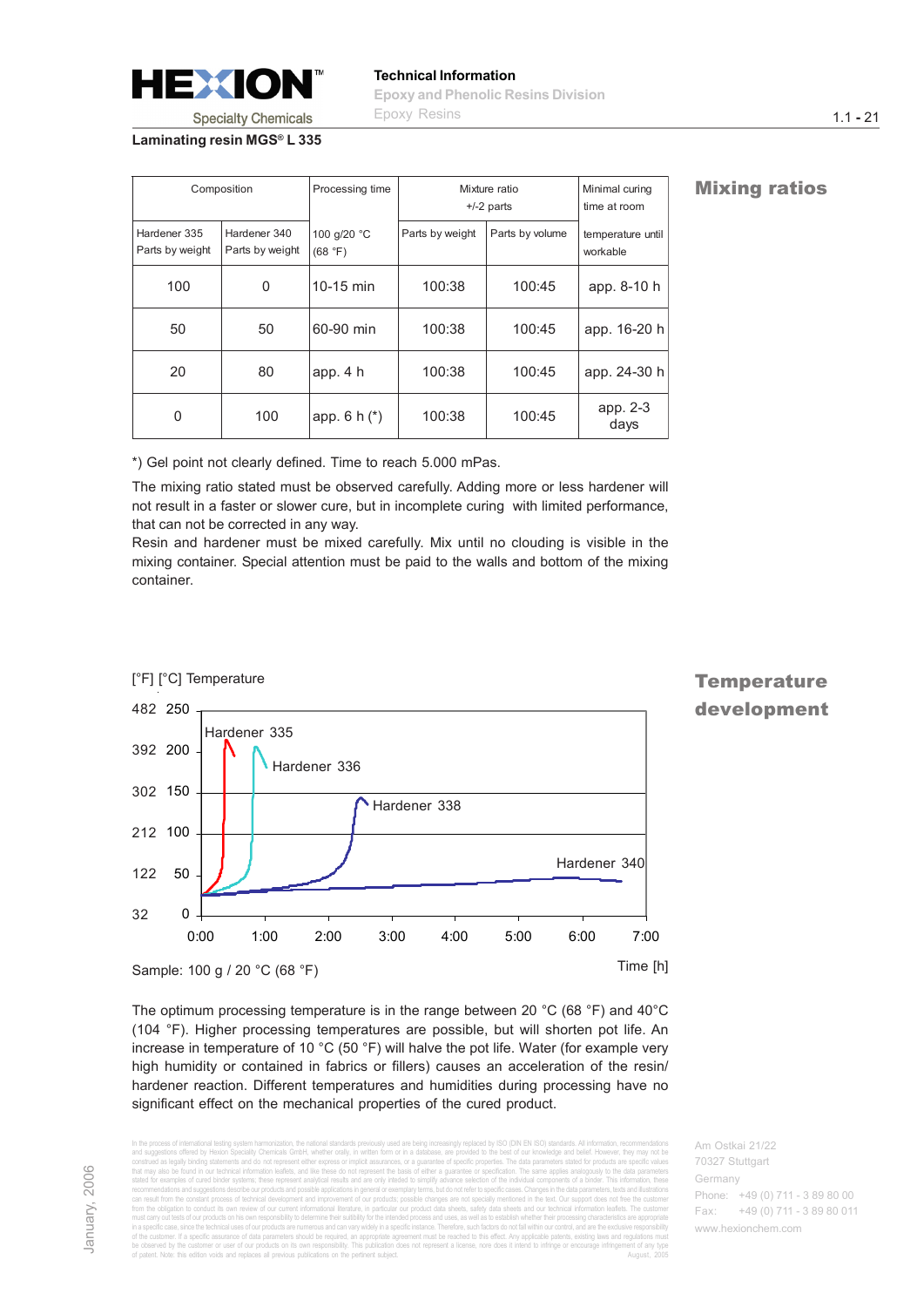<span id="page-4-0"></span>

### **Technical Information Epoxy and Phenolic Resins Division** Epoxy Resins

**Laminating resin MGS® L 335**





#### **Measurment conditions**

| Coupon thickness: | 2 mm    |
|-------------------|---------|
| Heating rate:     | 2 K/min |
| Frequency:        | 1 Hz    |

|                                         | Hardener<br>Hardener<br>335-340 /1:1<br>335 |                          | Hardener<br>340          |  |
|-----------------------------------------|---------------------------------------------|--------------------------|--------------------------|--|
| 70-75 °C<br>unconditioned<br>158-167 °F |                                             | 70-75 °C<br>158-167 °F   | 70-75 °C<br>158-167 °F   |  |
| conditioned                             | 55-60 $°C$<br>131-140 °F                    | 55-60 $°C$<br>131-140 °F | 55-60 $°C$<br>131-140 °F |  |

### $T_c$  conditioned

#### **Sample preparation** Conditioned at 40 °C (104 °F) 90 % rel. humidity

In the process of international testing system harmonization, the national standards previously used are being increasingly replaced by ISO (DIN EN ISO) standards. All information, recommendations and suggestions offered by Hexion Speciality Chemicals GmbH, whether orally, in written form or in a database, are provided to the best of our knowledge and belief. However, they may not be construed as legally binding statements and do not represent either express or implicit assurances, or a guarantee of specific properties. The data parameters stated for products are specific values that may also be found in our technical information leaflets, and like these do not represent the basis of either a guarantee or specification. The same applies analogously to the data parameters stated for examples of cured binder systems; these represent analytical results and are only inteded to simplify advance selection of the individual components of a binder. This information, these recommendations and suggestions describe our products and possible applications in general or exemplary terms, but do not refer to specific cases. Changes in the data parameters, texts and illustrations can result from the constant process of technical development and improvement of our products; possible changes are not specially mentioned in the text. Our support does not free the customer from the obligation to conduct its own review of our current informational literature, in particular our product data sheets, safety data sheets and our technical information leaflets. The customer must carry out tests of our products on his own responsibility to determine their suitibility for the intended process and uses, as well as to establish whether their processing characteristics are appropriate in a spedic case, since the technical uses of our products are numerous and can vany widely in a specific instance. Therefore, such factors do not fall within our control, and are the exclusive responsibility<br>of the custom Am Ostkai 21/22 70327 Stuttgart Germany Phone: +49 (0) 711 - 3 89 80 00 Fax: +49 (0) 711 - 3 89 80 011 www.hexionchem.com

**DMA** 

January, 2006 January, 2006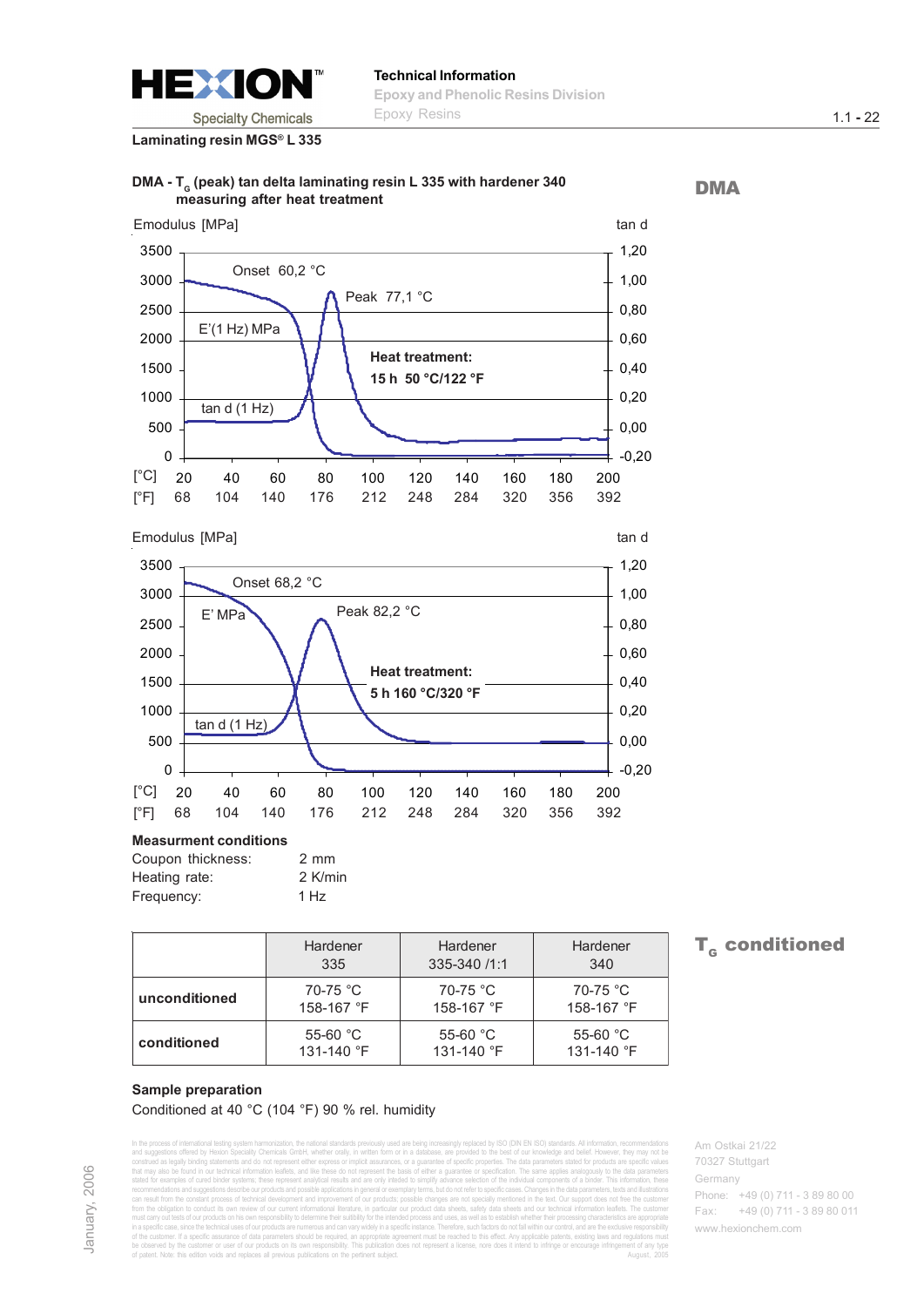<span id="page-5-0"></span>

#### **Laminating resin L 335 - Hardener 335**

### Development of  $T_c$

1.1 **-** 23



#### **Laminating resin L 335 - Hardener 336**







### **Sample preparation** Initial curing before heat treatment 24 h at room temperature

In the process of international testing system harmonization, the national standards previously used are being increasingly replaced by ISO (DIN EN ISO) standards. All information, recommendations and suggestions offered by Hexion Speciality Chemicals GmbH, whether orally, in written form or in a database, are provided to the best of our knowledge and belief. However, they may not be construed as legally binding statements and do not represent either express or implicit assurances, or a guarantee of specific properties. The data parameters stated for products are specific values that may also be found in our technical information leaflets, and like these do not represent the basis of either a guarantee or specification. The same applies analogously to the data parameters stated for examples of cured binder systems; these represent analytical results and are only inteded to simplify advance selection of the individual components of a binder. This information, these recommendations and suggestions describe our products and possible applications in general or exemplary terms, but do not refer to specific cases. Changes in the data parameters, texts and illustrations can result from the constant process of technical development and improvement of our products; possible changes are not specially mentioned in the text. Our support does not free the customer from the obligation to conduct its own review of our current informational literature, in particular our product data sheets, safety data sheets and our technical information leaflets. The customer must carry out tests of our products on his own responsibility to determine their suitibility for the intended process and uses, as well as to establish whether their processing characteristics are appropriate in a specific case, since the technical uses of our products are numerous and can vary widely in a specific instance. Therefore, such factors do not fall within our control, and are the exclusive responsibility of the customer. If a specific assurance of data parameters should be required, an appropriate agreement must be reached to this effect. Any applicable patents, existing laws and regulations must be observed by the customer or user of our products on its own responsibility. This publication does not represent a license, nore does it intend to infringe or encourage infringement of any type of patent. Note: this edition voids and replaces all previous publications on the pertinent subject. August, 2005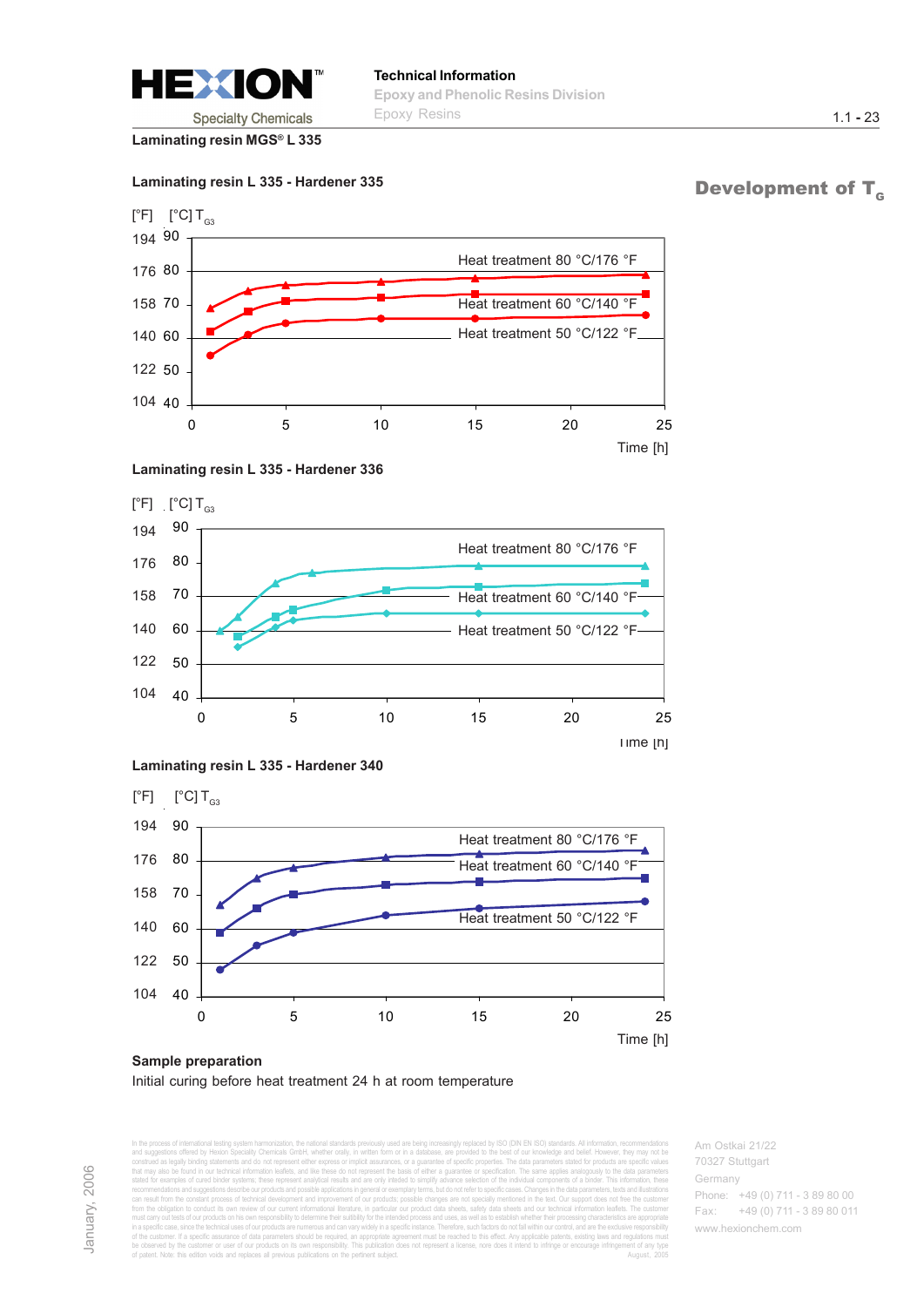<span id="page-6-0"></span>

| Mechanical data of neat resin                                                                |                                             |                                |  |  |
|----------------------------------------------------------------------------------------------|---------------------------------------------|--------------------------------|--|--|
| <b>Density</b>                                                                               | $\left[\frac{\text{g}}{\text{cm}^3}\right]$ | $1,18 - 1,20$                  |  |  |
| <b>Flexural strength</b>                                                                     | $[N/mm^2]$                                  | $110 - 120$                    |  |  |
| <b>Modulus of elasticity</b>                                                                 | $[kN/mm^2]$                                 | $3.0 - 3.3$                    |  |  |
| <b>Tensile strength</b>                                                                      | $[N/mm^2]$                                  | $70 - 80$                      |  |  |
| <b>Compressive strength</b>                                                                  | $[N/mm^2]$                                  | $120 - 140$                    |  |  |
| <b>Elongation at break</b>                                                                   | $\lceil\% \rceil$                           | $5.0 - 6.5$                    |  |  |
| Impact strength                                                                              | [KJ/m <sup>2</sup> ]                        | $45 - 55$                      |  |  |
| <b>Water absorption</b><br>at $23^{\circ}$ C                                                 | 24 h [%]<br>7 d [%]                         | $0.20 - 0.30$<br>$0,60 - 0,80$ |  |  |
| Fatigue strength under<br>reversed bending                                                   | $10\%$                                      | erw $> 2 \times 10^6$          |  |  |
| stresses acc. to DLR<br>Brunsw.                                                              | 90%                                         | erw> 2 x 10 <sup>6</sup>       |  |  |
| <b>Curing</b> : 24 h at 23 °C $(74^{\circ}F)$ + 15 h at 60 °C $(140^{\circ}F)$               |                                             |                                |  |  |
| Typical data according to WL 5.3203 Parts 1 and 2 of the<br>German Aviation Materials Manual |                                             |                                |  |  |

#### Advice:

Mechanical data are typical for the combination of laminating resin L 335 with hardener 335. Data can differ in other applications.

In the process of international testing system harmonization, the national standards previously used are being species of the products of the material energy international standards previously international standards provi

Am Ostkai 21/22 70327 Stuttgart Germany Phone: +49 (0) 711 - 3 89 80 00 Fax: +49 (0) 711 - 3 89 80 011 www.hexionchem.com

## Mechanical data